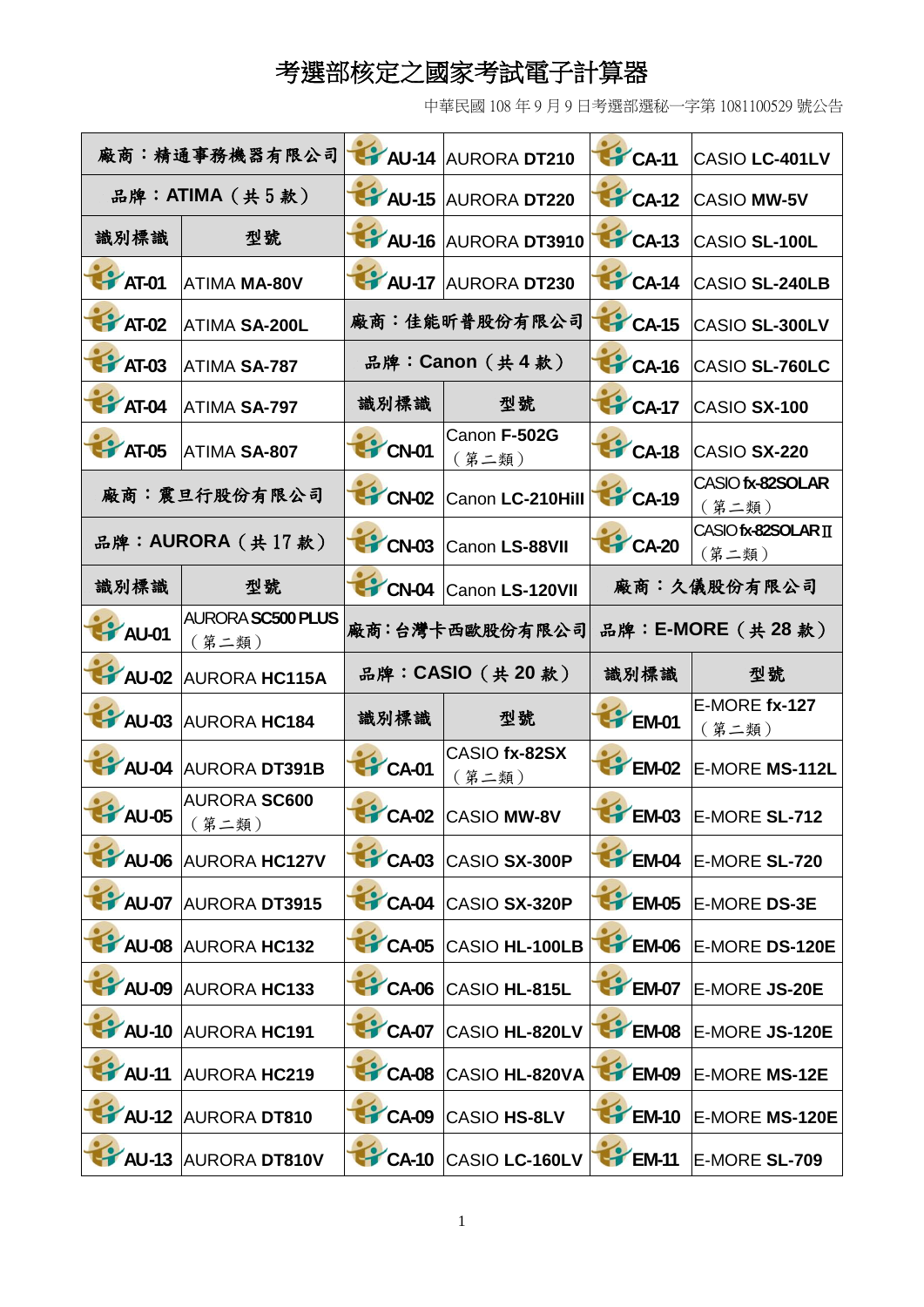| 廠商:久儀股份有限公司                 |                                         | 廠商:國隆國際有限公司                    |                                | 廠商:神寶實業股份有限公司    |                                   |
|-----------------------------|-----------------------------------------|--------------------------------|--------------------------------|------------------|-----------------------------------|
| 品牌: E-MORE (共 28 款)         |                                         | 品牌: FUH BAO (共15款)             |                                | 品牌: Paddy (共4款)  |                                   |
| 識別標識                        | 型號                                      | 識別標識                           | 型號                             | 識別標識             | 型號                                |
| $\mathsf{F}$ EM-12          | <b>E-MORE SL-20V</b>                    | FB-01                          | FUH BAO FB-200                 | <b>T</b> PA-01   | Paddy PD-H036                     |
| $\mathsf{F}$ EM-13          | E-MORE SL-103                           | FB-02                          | FUH BAO FB-216                 | PA-02            | Paddy PD-H101                     |
| $\rightarrow$ EM-14         | E-MORE SL-201                           | $\blacktriangleright$ FB-03    | FUH BAO FB-810                 | <b>T</b> PA-03   | Paddy PD-H208                     |
| $E = 15$                    | <b>E-MORE DS-3GT</b>                    | FFB-04                         | FUH BAO FBMS-80TV              | <b>THE PA-04</b> | Paddy PD-H886                     |
| $\blacktriangleright$ EM-16 | E-MORE DS-120GT                         | <b>FFB-05</b>                  | FUH BAO FB-701                 |                  | 廠商:承廣國際股份有限公司                     |
| EM-17                       | E-MORE JS-20GT                          | <b>FB-06</b>                   | <b>FUH BAO FX-133</b><br>(第二類) | 品牌:UB (共21款)     | Pierre cardin $(  \  \, \# 5$ 款 ) |
| EM-18                       | E-MORE JS-120GT                         | <b>THE FB-07</b>               | FUH BAO FX-180<br>(第二類)        | 識別標識             | 型號                                |
| EM-19                       | <b>E-MORE MS-80L</b>                    | FB-08                          | FUH BAO FB-510                 | <b>CK-01</b>     | <b>UB UB-500P</b><br>(第二類)        |
| EM-20                       | <b>E-MORE MS-20GT</b><br>(如具MU鍵規格者,不得使用 | FB-09                          | FUH BAO FB-520                 | CK-02            | Pierre cardin PH245               |
| <b>EM-21</b>                | E-MORE SL-220GT                         | $F = 10$                       | FUH BAO FB-530                 | CK-03            | Pierre cardin PT212               |
| EM-22                       | E-MORE SL-320GT                         | $\blacktriangleright$ FB-11    | FUH BAO FB-550                 |                  | Pierre cardin PT256-G             |
| <b>EM-23</b>                | <b>E-MORE MS-8L</b>                     | $\gamma$ FB-12                 | FUH BAO FB-560                 | CK-04            | Pierre cardin PT256-B             |
| EM-24                       | E-MORE fx-183<br>(第二類)                  | $F$ B-13                       | <b>FUH BAO FB-570</b>          | CK-05            | Pierre cardin PT383               |
| EM-25                       | E-MORE fx-330s<br>(第二類)                 | $\mathsf{F}$ FB-14             | FUH BAO FB-580                 | CK-06            | Pierre cardin PT899               |
| <b>EM-26</b>                | E-MORE DS-200GTK                        | $\sqrt{\text{FB-15}}$          | <b>FUH BAO FB-590</b>          |                  | <b>UB UB-200-Y</b>                |
| <b>EM-27</b>                | E-MORE JS-200GTK                        | 廠商:台灣哈理股份有限公司                  |                                | CK-07            | <b>UB UB-200-W</b>                |
| <b>EM-28</b>                | <b>E-MORE NS-200GTK</b>                 | 品牌: H-T-T (共3款)<br>SANYO (共2款) |                                | CK-08            | <b>UB UB-206-Y</b>                |
|                             | 廠商:宜德電子有限公司                             | 識別標識                           | 型號                             |                  | <b>UB UB-206-W</b>                |
| 品牌: kolin (共2款)             |                                         | <b>P</b> HL-01                 | H-T-T SCP-298                  | CK-09            | UB UB-210                         |
| 識別標識                        | 型號                                      | F HL-02                        | H-T-T SCP-328                  | CK-10            | UB UB-211                         |
| $E$ ED-01                   | Kolin KEC-7711                          | <b>P</b> HL-03                 | SANYO SCP-371                  | CK-11            | <b>UB UB-212-B</b>                |
|                             | <b>ED-02 Kolin KEC-7713</b>             | <b>HL-04</b>                   | SANYO SCP-913                  |                  | <b>UB UB-212-R</b>                |
|                             |                                         | <b>P</b> HL-05                 | <b>H-T-T SCP-308</b>           | CK-12            | <b>UB UB-220</b>                  |